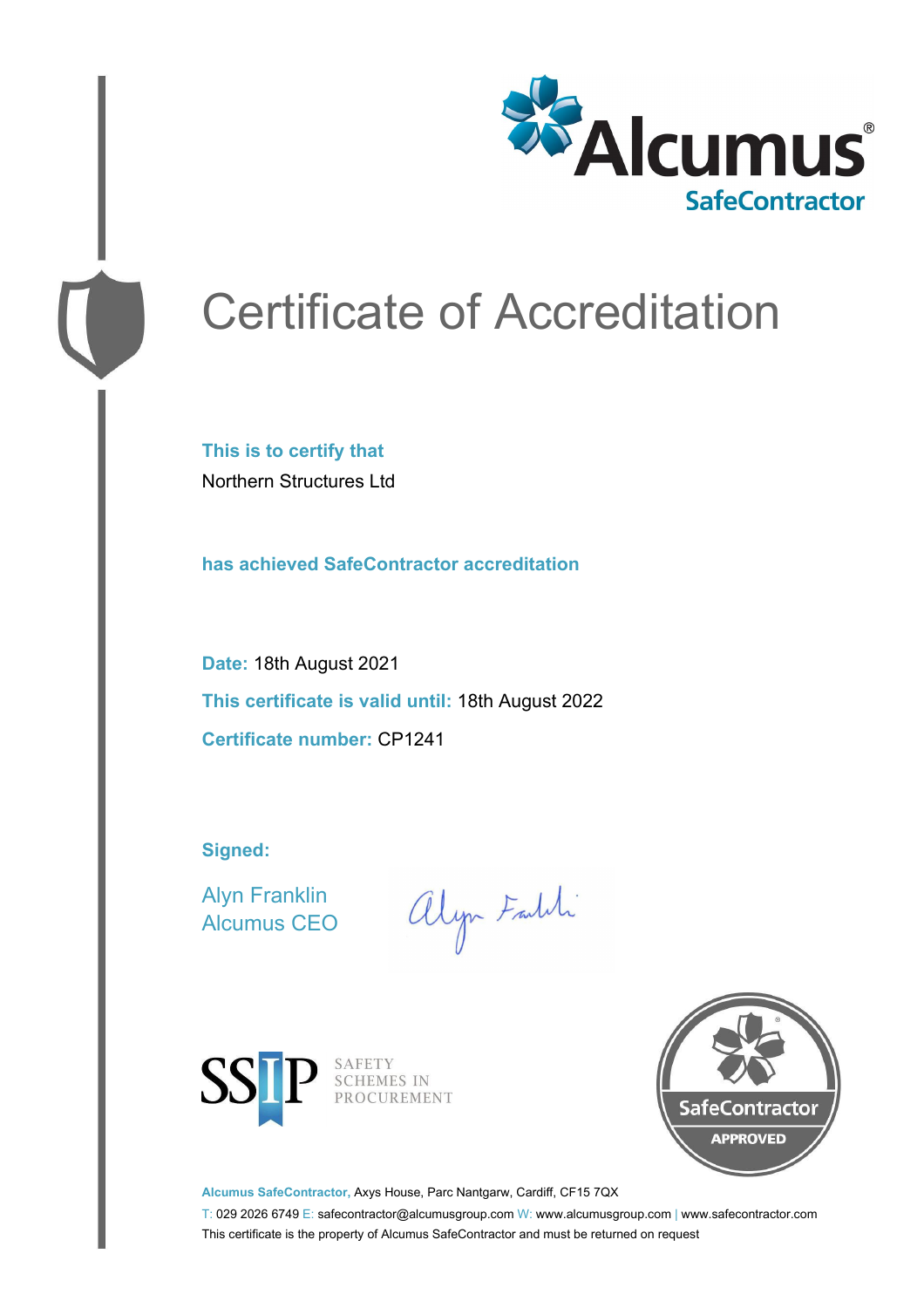

## **Schedule to SafeContractor certificate**

This SafeContractor certificate is awarded for the following services:

#### **Work Categories:**

**Ability to Subcontract**: Ability to Subcontract **Fabrication**: Metal Fabrication and Welding **General Building Maintenance**: General Building Maintenance **Structural Steel Erection**: Structural Steel Erection

#### **Industry Roles:**

Construction Contractor, Non-Construction Contractor

#### **Category Related Activities:**

Excavations, Fixed Scaffolds, Hot Works, Inhalation of Dust, Fibres and Fumes, Ladders / Step Ladders, MEWPs, Selection & Control of Subcontractors, Working at Height, Working with Chemicals and Hazardous substances

**This SafeContractor Accreditation has been awarded as part of a previous SSIP accreditation** SSIP Originator Scheme: **Contractors Health and Safety Assessment Scheme (CHAS)** SSIP Originator Scheme expiry: **22/09/2021**

**SafeContractor** accreditation has been achieved following an assessment of the contractor's health & safety documentation, and compared against the **SafeContractor** Charter Standards, which set out the health & safety standards required to achieve accreditation.

For more information on the Charter Standards, the **SafeContractor** scheme or for confirmation of this contractor's accreditation please telephone **SafeContractor** on 029 2026 6749.

#### **www.alcumusgroup.com www.safecontractor.com**



Alcumus SafeContractor Limited is owned by Alcumus Group Limited Alcumus SafeContractor and the Alcumus SafeContractor logo are trademarks belonging to Alcumus Holdings Limited Company registration number: 07618138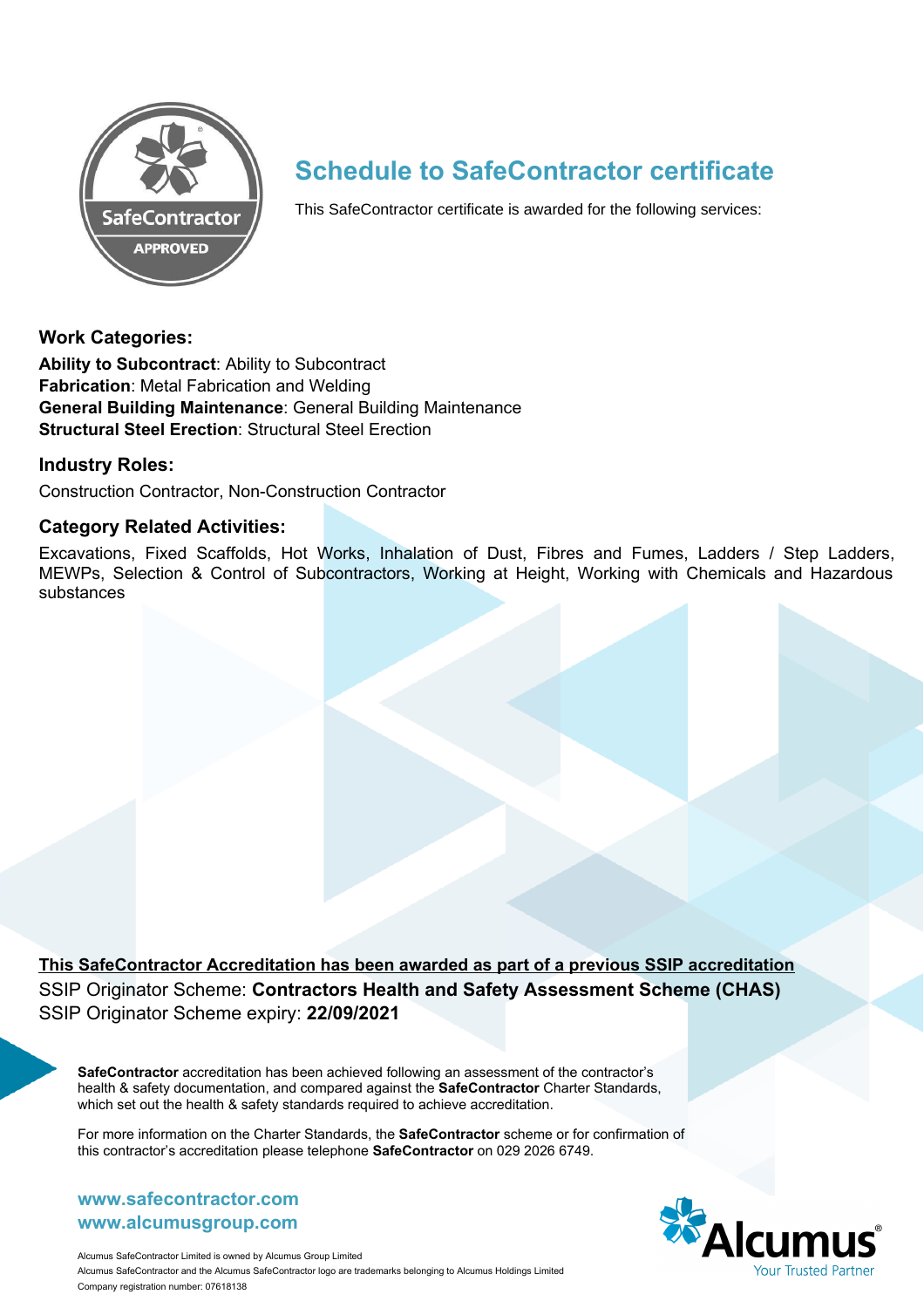

## **Health and safety product**

| <b>Work Categories:</b> | <b>Ability to Subcontract, Ability to Subcontract</b>               |
|-------------------------|---------------------------------------------------------------------|
|                         | <b>Fabrication, Metal Fabrication and Welding</b>                   |
|                         | <b>General Building Maintenance, General Building Maintenance</b>   |
|                         | <b>Structural Steel Erection, Structural Steel Erection</b>         |
| <b>Industry Roles:</b>  | <b>Construction Contractor, Non-Construction Contractor</b>         |
|                         | Excavations, Fixed Scaffolds, Hot Works, Inhalation of Dust, Fibres |
|                         | and Fumes, Ladders / Step Ladders, MEWPs, Selection & Control       |
|                         | of Subcontractors, Working at Height, Working with Chemicals and    |
|                         | Hazardous substances                                                |

#### **Questions**

## **Section: Health and safety**

#### **Sub Section: Health and safety management**

- Please confirm the number of direct employees employed by the company. Q.
- 35 A.
- Please confirm how many labour only employees the company has used within the last 12 months. Q.
- $\Omega$ A.
- Please provide your work equipment maintenance records for the last 12 months. Q.
- Boss Side Loader Loler Cert Exp 27 Nov 2021.pdf A.

uction Contractor, Notions, Fixed Scaffold<br>
Imes, Ladders / Stel<br>
contractors, Working<br>
lous substances<br> **ment**<br>
rees employed by the co<br>
oyees the company has<br>
panance records for the la<br>
121.pdf<br>
1.2021 - 22.02.2022.pdf<br> Kone Cranes Agreement Service Plan 19.01.2021 - 22.02.2022.pdf Wearside Pneumatics 7 Year Service Agreement Starting October 2019.pdf NSL - ladders steps scaffold register January 2021.pdf NG19 HPU - PAT Test Record - 04.01.2021.pdf ND19 EHY - PAT Test Record - 04.01.2021.pdf NG19 EHX - PAT Test Record - 04.01.2021.pdf NA66 DVN - PAT Test Record - 04.01.2021.pdf WORKSHOP - PAT Test Record - 04.01.2021.pdf

#### **Sub Section: Selection and control of contractors**

- Please confirm the number of other companies you use as subcontractors. Q.
- A. 5

#### **Sub Section: Industry specific health and safety requirements**

- IPAF or equivalent certificates for operating Mobile Elevated Work Platforms Q.
- David Dixon IPAF Card Expires 31.01.2023.pdf Neil Bailey - IPAF Card - Expires 31.01.2023.pdf Bryan Casson - IPAF Card - Expires 31.01.2023.pdf Gordon Scott - IPAF 3a & 3b - Expires 31.01.2023.pdf Carl Taylor - IPAF Card - Expires 31.01.2023.pdf A.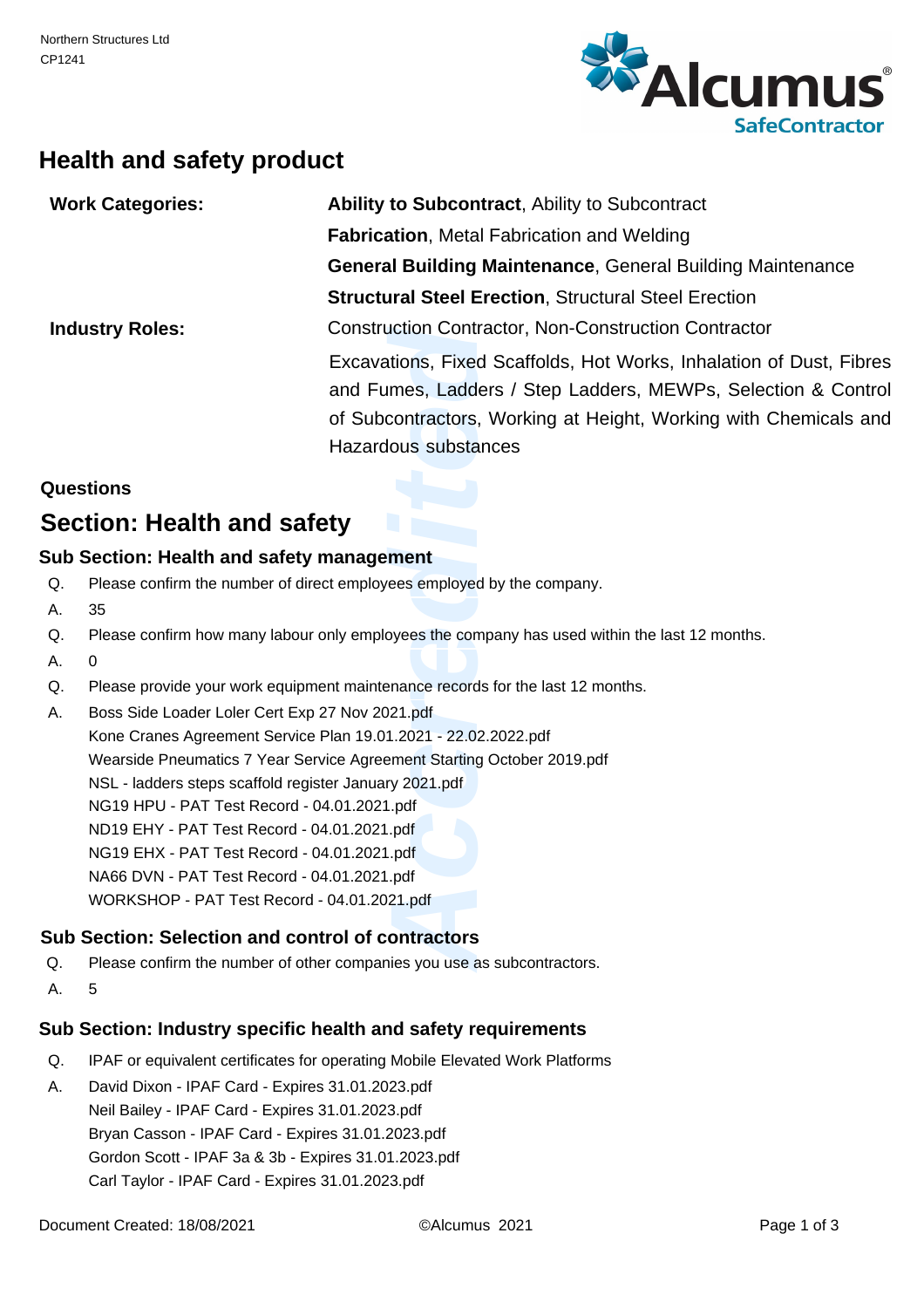

#### **Sub Section: Industry specific health and safety requirements**

- 2023.pdf<br>
11.2023.pdf<br>
2023.pdf<br>
1.01.2023.pdf<br>
1.01.2023.pdf<br>
dexcavations<br>
underground services<br>
f<br>
p ladders<br>
f<br>
scaffolds<br>
ated work platforms<br>
2021.pdf<br>
n.pdf<br>
rds dated within the last<br>
equipment issue / inspe David Dixon - IPAF 3a & 3b - Expires 31.01.2023.pdf Gordon Scott - IPAF Card - Expires 31.01.2023.pdf Bryan Casson - IPAF 3a & 3b - Expires 31.01.2023.pdf Neil Bailey - IPAF 3a & 3b - Expires 31.01.2023.pdf Paul Thompson - IPAF Card - Expires 31.01.2023.pdf Carl Taylor - IPAF 3a & 3b - Expires 31.01.2023.pdf Graham Scott - IPAF Card - Expires 31.01.2023.pdf Kevin Watson - IPAF 3a & 3b - Expires 31.01.2023.pdf Kevin Watson - IPAF Card - Expires 31.01.2023.pdf Graham Scott - IPAF 3a & 3b - Expires 31.01.2023.pdf Paul Thompson - IPAF 3a & 3b - Expires 31.01.2023.pdf
- Precautions whilst undertaking hot works Q.
- NS011 Site Welding & Hot Works.doc.pdf FT-MS004 - Hot Works.pdf A.
- Precautions for working safely in and around excavations  $\Omega$ .
- A. Risk Assessment.pdf
- Procedure to be followed in order to detect underground services Q.
- A. FT-MS002 Site set up and foundations.pdf
- Precautions for the safe use of ladders / step ladders  $\Omega$
- Ladders.pdf Risk Assessment.pdf A.
- Precautions for the safe erection and use of scaffolds Q.
- A. Working on Scaffolding 2021.pdf
- Precautions for the safe use of mobile elevated work platforms Q.
- Mobile Elevated Work Platforms (MEWPs) 2021.pdf Risk Assessment.pdf FT-MS020 - Working At Height Rescue Plan.pdf A.
- Examples of RPE maintenance / issue records dated within the last 12 months. Q.
- John Clarkson PPE Issue Sheet.pdf Paul Thompson - PPE Issue Sheet.pdf A.
- Examples of completed fall arrest / restraint equipment issue / inspection records from within the last 12 months  $\Omega$ .
- C3277 Pre-Use Harness & Lanyard Inspection 11.06.21.pdf C3292 - Pre-Use Harness & Lanyard Inspection 29.06.2021.pdf C3291 - Pre use harness and lanyard Inspection Kevin Watson 28.05.21.jpg C3291 - Pre use harness and lanyard inspection Gordon Scott 28.05.21.jpg C3291 - Pre use harness and lanyard inspection Graham Scott 28.05.21.jpg A.
- Please provide examples of completed COSHH Assessments for the chemicals or hazardous substances used by Q.
- International Interlac 789 COSHH Assessment.pdf 001 Interprime 306 Red COSHH Assessment.pdf A.